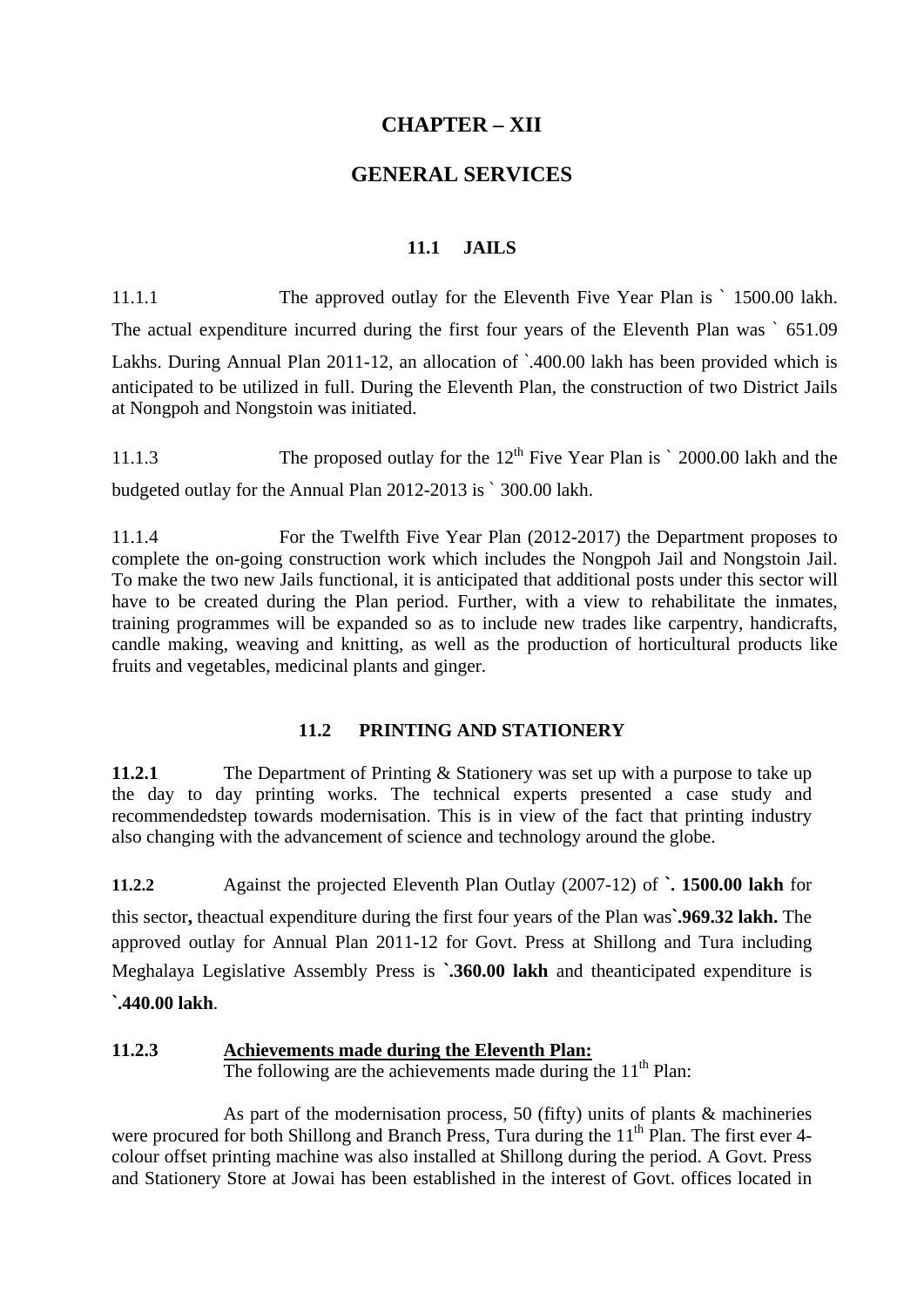the Jaintia Hills District. A Stationery Branch and Book Depot at Tura Branch Press was also opened including construction of additional building to house the Stationery Branch at Tura and security wall fencing around the entire office complex at Tura to prevent public encroachment was taken up. Also the office has taken up installation of EPABX and LAN network at the Directorate's office at Shillong.

 To serve the demand for short run multi color printing and to print bigger size printing jobs, one digital production system of low range and one big offset printing machine have been procured in the press section of the Meghalaya Legislative Assembly Press. The value addition also has been added in the post press section by procuring ultra violet coating and curing machine. The post press units have been strengthened by procuring modern binding machineries and equipments thus enabling the office to take up any kind of binding & finishing jobs. Now the standard quality and durability of the finished products can be ensured.

 Another achievement is the introduction of world class NANO premier semi automatic screen printing machine to enable the office to take up multi color printing of small jobs, such as, visiting cards, invitation cards, certificates, etc. Gold embossing of national emblem, pre ink rubber stamp making and digital ID card printer also has been introduced by procuring modern sophisticated machines.

## **11.2.4 The proposed outlay for the Printing & Stationery for the Twelfth Plan (2012- 17) is `.2600.00 lakh. The Annual Plan 2012-13 budgetted allocation of `.350.00 lakh** has

been provided which includes`.115.00 lakh for the State Assembly Press.

# **11.2.5 12th Five Year Plan proposal (2012-2017)**

The main objectives of the  $12<sup>th</sup>$  Five Year Plan are indicated below.

- 1. **Training Programme** –Training of Officers and technical staffs outside the State to familiarise on the developments taking place in the field of printing technology.
- 2. **Purchase of Machineries and Equipments** Upgradation of machineries and equipments for the Presses at Shillong, Tura and Jowai during the period. Old outdated printing machineries will be replaced by the latest state of the art machines capable of producing high quality print products at very limited time.
- 3. **Purchase of motor vehicle** –procurement of motor vehicles as replacement for the old condemned ones.
- 4. **Construction of OfficeBuilding C**onstruction of new OfficeBuilding to house the Press and Stationery Store at Jowai.
- 5. **Construction of Boundary wall around the Office Complex at Jowai** Construction of boundary wall around the Office Complex at Jowai to prevent from encroaching of Govt. land by the civilians and to do good to protect public property.
- 6. **Construction of Residential Quarters for Govt. Press and Stationery stores at Jowai** –Construction of Residential Quarters for employees of the newly established Govt. Press and Stationery stores at Jowai.
- 7. **Construction of Boundary wall**  Construction of Boundary wall around the Residential Quarters for employees of the newly opened Govt. Branch Press, Jowai to prevent from encroachment as well as trespassers.
- 8. **Construction of Additional office building -** Construction of Additional office building with light building materials on top of the existing structure at Shillong for housing of additional sections as the existing building is devoid of floor space.
- 9. **Renovation/Repairing/Maintenance of Residential Quarters and Office building at Tura** –Renovation/repairing/maintenance of the 42 (fourty two) units of residential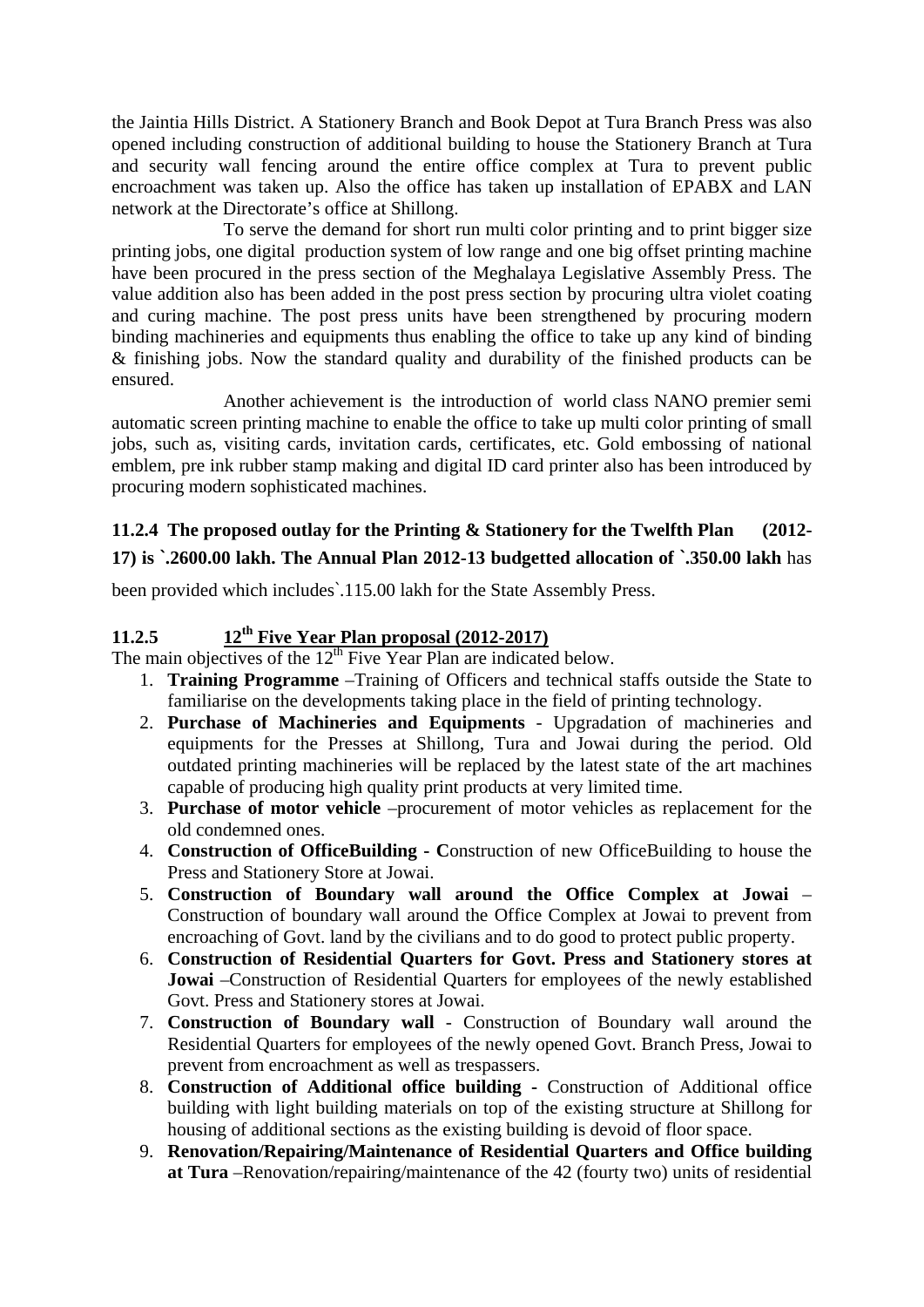quarters and the main office building at Tura since the condition of the buildings is in dilapidated state.

10. **Construction of Officers Quarters at Tura** –Construction of 2 (two) units of Officers Quarters at Tura since the facility is not available to the Officers deputed to Tura till date.

#### **11.2.6 Meghalaya Legislative Assembly Press:**

1. **Strengthening of manpower :** The office is still lacking man-power especially at the top executive level which results severe strain on the single man-power available at source in managing the office. The office needs to be strengthened with fulltime man-power in the management level to look after the production, administration, marketing and for the computerised management system independently. Creation of 5 executive post of gazetted status during the 12th Five Year Plan (2012-17) has been earmarked in the draft proposal.

In addition to the above, creation of 25 posts of Grade III & Grade IV staff has been proposed during the 12th five year plan 2012-17 in various branches of the office for smooth functioning of the office.

2. **Purchase of Machineries :** The offices proposes to procure Plants and Machineries against the physical target of 50 units. This includes four color printing unit, CTP pre-press unit, post press units and color management softwares, which will bring the office at par with the modern presses.

3. **Construction of residential quarters for the officers and staffs** : This is a new scheme proposed to construct officer and staff quarters at Assembly hostel complex in Shillong.

**11.2.7** The break up of the Twelfth Plan (2012-17) and the Annual Plan 2012-13 are indicated in the Table below:- **Rs. in lakhs.**

|     |                                       |                               | AS. III IARIIS.    |  |
|-----|---------------------------------------|-------------------------------|--------------------|--|
| SI. | <b>Name of the Scheme</b>             | <b>Twelfth Plan (2012-17)</b> | <b>Annual Plan</b> |  |
| No  |                                       | <b>Proposed Outlay</b>        | 2012-13            |  |
|     |                                       |                               | <b>Budgetted</b>   |  |
|     |                                       |                               | Outlay             |  |
| 1.  |                                       | 3.                            | 4.                 |  |
| -1. | Govt. Press at Shillong, Tura & Jowai | 1820.00                       | 235.00             |  |
| 2.  | Meghalaya Legislative Assembly        | 780.00                        | 115.00             |  |
|     | Total=                                | 2600.00                       | 350.00             |  |

#### **11.3 PUBLIC WORKS (G.A.D. BUILDINGS)**

**11.3.1.** The schemes under this sector are implemented by GAD through the Public Works Department (Building Wing) which is the main executing Agency of different Government Departments in the State for building infrastructure including construction of GovernmentAdministrativeBuildings and staff quarters in different parts of the State. The ongoing major projects like construction of Meghalaya Houses etc outside the State particularly in the metropolitan cities like Delhi, Kolkata, Vellore and Guahati for providing accommodation facilities to VIP as well as officers and students population who go out of Station on official visits and other variety reasons are targeted to be completed within the stipulated time as per the Memorandum of understanding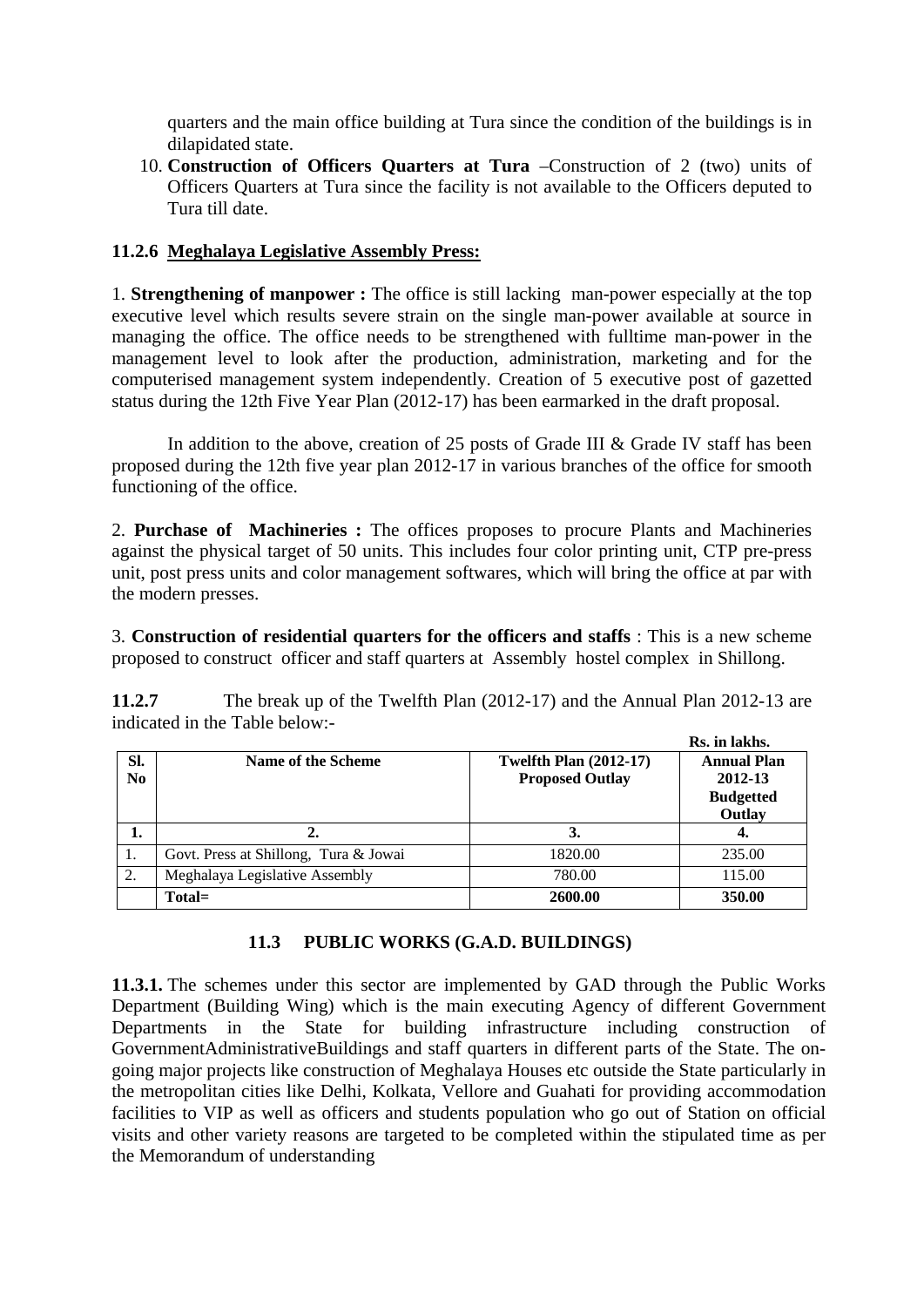**11.3.2.** The approved outlay for this sector during the Eleventh Plan is `.13386.00 lakhs. The anticipated expenditure during the  $11<sup>th</sup>$  Plan is  $\cdot$  12305.18 lakh. The approved outlay for 2011 - 2012 is `.2600.00 lakh which includes `.2400.00 as SCA and the anticipated expenditure is  $\cdot$ .1600.00 lakh. During the 11<sup>th</sup> Plan the major achievements under this sector are as follows:- $(21.11)$ 

| SI. | <b>Name of Schemes</b>                                                                | <b>Sanctioned</b> |  |  |  |  |
|-----|---------------------------------------------------------------------------------------|-------------------|--|--|--|--|
| No. |                                                                                       | Amount            |  |  |  |  |
|     | Constn. of Meghalaya House at Mumbai                                                  | 595.42            |  |  |  |  |
|     | Improvement & Renovation work at Mayurbhanj complex, Shillong                         | 198.275           |  |  |  |  |
| 3   | Constn. of Brightwell Bunglow (State guest House) presently occupied by the Hon'ble   | 51.238            |  |  |  |  |
|     | Speaker of Meghalaya Legislative Assembly                                             |                   |  |  |  |  |
| 4   | Constn. of boundary fencing and entrance gate at Mayurbhanj complex, Shillong         | 72.07             |  |  |  |  |
| 5   | Providing digital Conference system for Yojana Bhavan, Shillong.                      | 76.736            |  |  |  |  |
| 6   | Constn. of the Administrative office Bldg. in the old Transport office bldg. at Lower | 437.36            |  |  |  |  |
|     | Lachumiere, Shillong.                                                                 |                   |  |  |  |  |
|     | Extension of Circuit House at Nongpoh                                                 | 76.045            |  |  |  |  |
| 8   | Constn. of Treasury office Bldg. at Tura                                              | 214.525           |  |  |  |  |
|     | TOTAL                                                                                 | 1721.669          |  |  |  |  |

**11.3.3.** The Projected Outlay for the 12<sup>th</sup> Plan (2012-17) is Rs.19700.00 lakh. **The Proposed Outlay for the Annual Plan 2012-13 is `. 3080.00 lakh which includes**  provision for the spilled over Schemes from the 11<sup>th</sup> Plan and for the new major Schemes **are as indicated in the Table below:** 

|                          |                                                                                                                                                                                                 |                          |                                            |                                              |                                                      | lakh)                                |
|--------------------------|-------------------------------------------------------------------------------------------------------------------------------------------------------------------------------------------------|--------------------------|--------------------------------------------|----------------------------------------------|------------------------------------------------------|--------------------------------------|
| SI.<br>No.               | <b>Name of Schemes</b>                                                                                                                                                                          | <b>Estimated</b><br>Cost | Approved<br><b>Outlay for</b><br>2011-2012 | Anticipated<br><b>Expenditure</b><br>2011-12 | $12^{th}$ Plan<br>$(2012-17)$<br>Projected<br>Outlay | <b>Proposed</b><br>Outlay<br>2012-13 |
|                          | <b>SPILL OVER SCHEMES OF 11TH PLAN</b>                                                                                                                                                          |                          |                                            |                                              |                                                      |                                      |
| $\mathbf{1}$             | Service tax for constn. of residential cum<br>commercial complex at 9/10 Anadilal<br>Poddar sarani, Kolkata.                                                                                    | 306.25                   |                                            |                                              |                                                      | 20.00                                |
| $\overline{2}$           | Construction of Meghalaya House at Vasant<br>Vihar New Delhi                                                                                                                                    | 2432.31                  |                                            |                                              |                                                      | 5.00                                 |
| 3                        | <b>Construction of State Convention Centre</b>                                                                                                                                                  | 2321.23                  |                                            |                                              |                                                      | 30.00                                |
| 4                        | Payment to CESC Ltd. Kolkata being the<br>charges towards supply of power and<br>security deposit for requirement of 1250<br>KVA load at the premises of 10 Anadilal<br>Poddar, Sarani Kolkata. | 140.52                   | 1600.00                                    | 1600.00                                      |                                                      | 2.00                                 |
| $\overline{\mathcal{L}}$ | Re- Revised Estimate for Construction of<br>Residential cum Commercial complex at 9 <sup>th</sup><br>Anandilal Poddar Kolkata                                                                   | 4903.00                  |                                            |                                              |                                                      | 1500.00                              |
| 6                        | Construction of Nongpoh Treasury Office<br>Building.                                                                                                                                            | 251.00                   |                                            |                                              |                                                      | 15.00                                |
| $\overline{7}$           | Construction of Governor's Guest House at<br>Tura.                                                                                                                                              | 547.89                   |                                            |                                              |                                                      | 25.00                                |
| 8                        | Minor Spill Over Schemes                                                                                                                                                                        | 2563.77                  |                                            |                                              |                                                      | 554.32                               |
|                          | <b>NEW SCHEMES</b>                                                                                                                                                                              |                          |                                            |                                              |                                                      |                                      |
| 9                        | Constn. of State Guest House at Shillong                                                                                                                                                        |                          |                                            |                                              |                                                      | 50.00                                |
|                          | 10 Constn. of new Circuit House Building<br>(Additional building) at Baghmara.                                                                                                                  | 102.21                   |                                            |                                              |                                                      | 20.00                                |
|                          | 11 Constn. of New Building for Chief<br>Ministers's Residence adjacent to the                                                                                                                   | 273.40                   |                                            |                                              |                                                      | 40.00                                |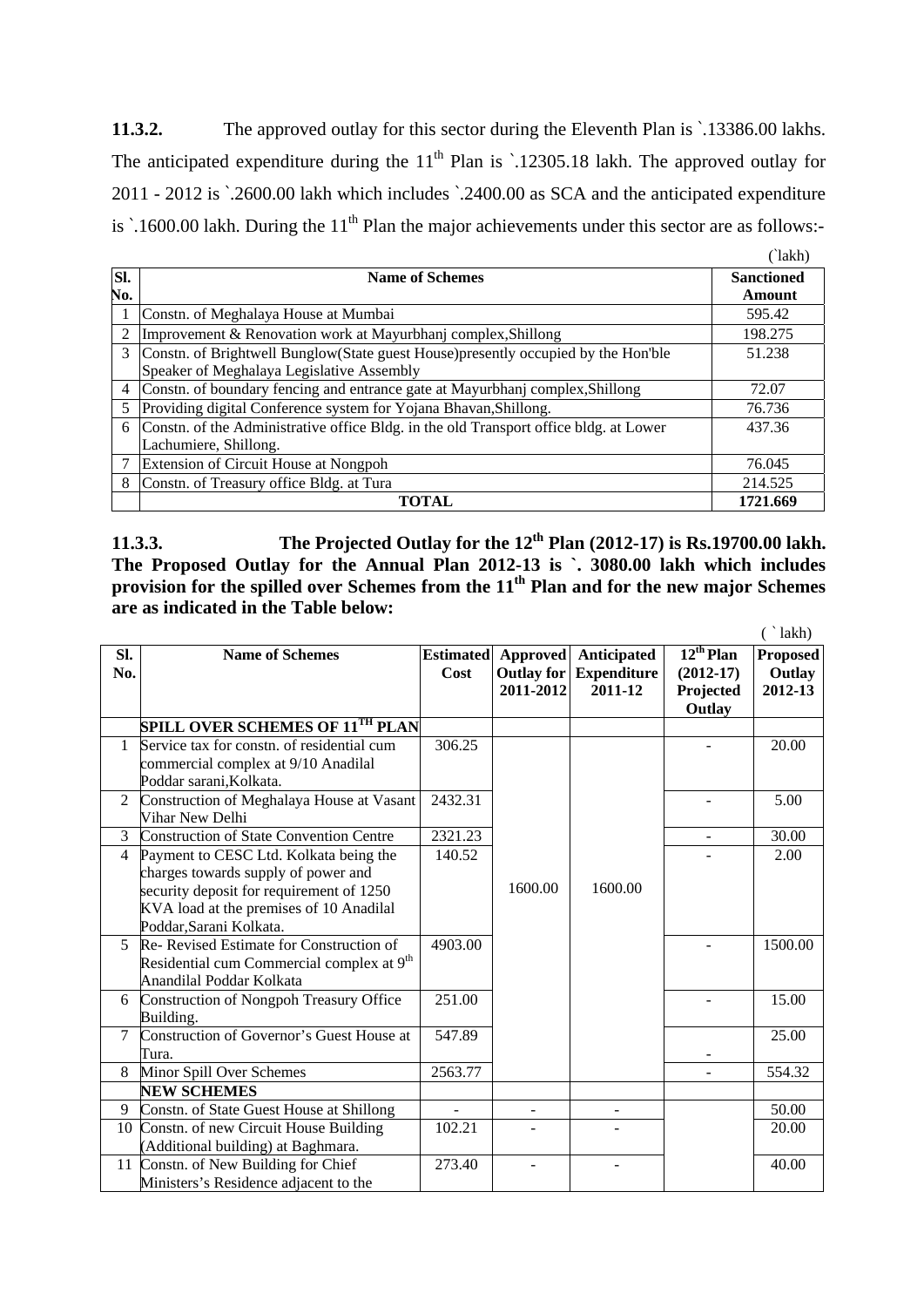| SI. | <b>Name of Schemes</b>                                                           | <b>Estimated</b> | <b>Approved</b>          | <b>Anticipated</b> | $12^{th}$ Plan | <b>Proposed</b> |
|-----|----------------------------------------------------------------------------------|------------------|--------------------------|--------------------|----------------|-----------------|
| No. |                                                                                  | Cost             | <b>Outlay for</b>        | <b>Expenditure</b> | $(2012-17)$    | Outlay          |
|     |                                                                                  |                  | 2011-2012                | 2011-12            | Projected      | 2012-13         |
|     |                                                                                  |                  |                          |                    | Outlay         |                 |
|     | existing building at Goodwood Complex,                                           |                  |                          |                    |                |                 |
|     | Shillong.                                                                        |                  |                          |                    |                |                 |
|     | 12 Extension of Circuit House at Ampati                                          | 160.49           |                          |                    |                | 30.00           |
|     | 13 Constn. of boundary wall with ornamental                                      | 118.21           |                          |                    |                | 12.00           |
|     | grill and new internal approach road to                                          |                  |                          |                    |                |                 |
|     | Goodwood Bungalow No.2                                                           |                  |                          |                    |                |                 |
|     | 14 Renovation works including renewal of                                         | 19.23            |                          |                    |                | 2.00            |
|     | water supply line, wall tiles and sanitary                                       |                  |                          |                    |                |                 |
|     | fittings in the bath cumW.C attached to                                          |                  |                          |                    |                |                 |
|     | VVIP rooms at Meghalaya House, Shanti                                            |                  |                          |                    |                |                 |
|     | Pally, Kolkata.                                                                  |                  |                          |                    | 19700.00       |                 |
|     | 15 Renovation & improvement of DC Court<br>Building at Shillong, by providing CC | 30.96            |                          |                    |                | 3.00            |
|     | topping, Acoustic ceiling, granite at the                                        |                  |                          |                    |                |                 |
|     | entrance and black topping for the office                                        |                  |                          |                    |                |                 |
|     | Courtyard                                                                        |                  |                          |                    |                |                 |
|     | 16 Renovation of Meghalaya House, Guwahati                                       | 54.66            |                          |                    |                | 2.75            |
|     | including costn. of parking and installation                                     |                  |                          |                    |                |                 |
|     | of Deep Tube well at Rehabari, Guwahati                                          |                  |                          |                    |                |                 |
|     | 17 Constn.of office Building for Meghalaya                                       | 306.33           |                          |                    |                | 30.63           |
|     | Public service Commission cell at                                                |                  |                          |                    |                |                 |
|     | Dakopgre, Tura                                                                   |                  |                          |                    |                |                 |
|     | 18 Extesion/Renovation of Residential Building                                   | 65.79            |                          |                    |                | 3.30            |
|     | of Deputy Commssioner, South Garo Hills at                                       |                  |                          |                    |                |                 |
|     | Baghmara                                                                         |                  |                          |                    |                |                 |
|     | 19. Extension of New Cuircuit House at Tura.                                     | 72.22            | $\overline{\phantom{a}}$ |                    |                | 3.00            |
|     | 20. Constn. of Meghalaya Public Service                                          | 634.31           |                          |                    |                | 32.00           |
|     | commission Building including bounadary                                          |                  |                          |                    |                |                 |
|     | wall fencing and culvert at Lower                                                |                  |                          |                    |                |                 |
|     | Lachumiere, Shillong.                                                            |                  |                          |                    |                |                 |
| 21. | Provision for Normal & unforseen Schemes.                                        |                  |                          |                    |                | 700.00          |
|     | <b>TOTAL</b>                                                                     | 15303.78         | 1600.00                  | 1600.00            | 19700.00       | 3080.00         |

#### **11.4. MEGHALAYA ADMINISTRATIVE TRAINING INSTITUTE**

**11.4.1.** The Eleventh Plan outlayfor Meghalaya Administrative Training Instituteis `.150.00 lakhs . The total expenditure for the first four years of the  $11<sup>th</sup>$  Plan was ` 414.50 lakh. The approved outlay for 2011-12 is `450.00 lakhs which includes `.350.00 lakh for construction of MATI complex (SCA) and `.100.00 lakh for training programmes is anticipated to be utilized in full. The total anticipated expenditure of the Eleventh Plan is ` 864.50 lakh. **The proposed outlay for the Twelfth Plan is ` 4400.00 lakh and the Annual Plan 2012-13 is `. 650.00 lakhs.** 

**11.4.2** The Meghalaya Administrative Training Institute (MATI) was established in the year 1989. The Institute is imparting courses for State Civil Services Officers and other Heads of Department. Training programmes are also conducted for UDAs and LDAs of the Secretaries Services, Staff of the Head of Departments and District Offices. The Institute is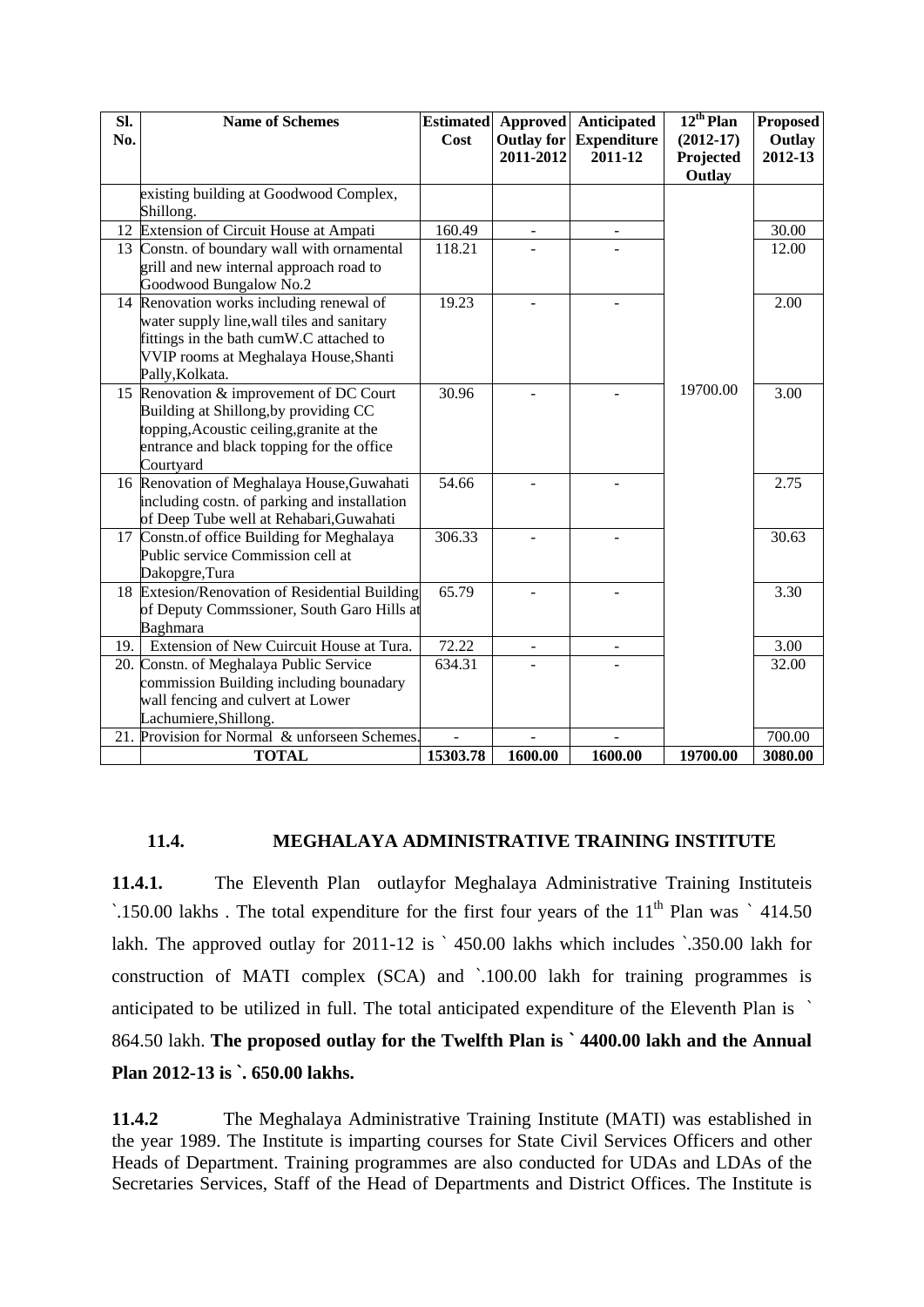also offering training in computers for officers and staffs of the Secretariat, Head of Departments in collaboration with the National Informatics Centre (NIC) Shillong. Govt. of India's Sponsored Training programmes are also being conducted annually. MATI is the State Implementing Agency for conducting training on Access to Information. Hence training on the Right to Information is being conducted at the State Level and also the District Level in collaboration with the National Human Rights Commission (NHRC). The institute is also conducting training on Human Rights issues. Further, the institute in collaboration with the National Institute of Disaster Management (NIDM) is conducting training on Disaster Management for Government Officials, NGOs, Local Representatives, Head of Educational Institutions etc.,

 The training inputs are provided through classroom sessions, panel discussion, group activities etc. The training is structured to align and integrate with the Government's vision and policy so as to ensure effectiveness of learning delivery

**11.4.3** The main problem being encountered by the institute is the lack of Hostel facilities, as a result of which training programmes of longer duration conducted for out station employees created hardship for the trainees as they have to make their own lodging arrangements. To mitigate this problem, land approximately 5 acres have been allotted and identified by the Urban Affairs Department at Mawdiangdiang. For construction of the Meghalaya Administrative Training Institute including hostel and other facilities the State Government during 2008-09 has accorded administrative approval for 'Construction of Meghalaya Administrative Training Institute Complex at Mawdiangdiang" amounting to `.1380.56 lakhs for which expenditure incurred up to 2010-11 was `. 414.50 lakhs.

#### **11.5 FIRE PROTECTION**

11.5.1 The Projection Outlay for the Eleventh Plan is Rs. 1500.00 lakh. The expenditure incurred during the first four years of the  $11<sup>th</sup>$  Plan is  $\degree$  816.15 lakh and the anticipated expenditure for the  $11<sup>th</sup>$  Five Year Plan is  $\degree$  1116.15lakh. During the Annual Plan 2011-12, an allocation of Rs. 300.00 lakh has been provided which is anticipated to be utilized in full.

11.5.2 The Projected Outlay for the Twelfth Five Year Plan is `1400.00lakh and the

budgeted outlay for the Annual Plan 2012-2013 is ` 210.00 lakh.

11.5.3 The Department proposed to create additional posts, so as to be able to implement the shift duty system since the personnel engaged in this Department have to perform their duty round the clock.

11.5.4 The Department have been able to provide accommodation to only 16 % of their staffs. Therefore, provision has been made in the  $12<sup>th</sup>$  Plan for acquisition of land for the construction of administrative buildings as well as residential buildings.

11.5.5 A separate TrainingCenter is required to be set up in the state for imparting specialised training to Fire & Emergency Services personnel in various fields so as to equip the organisation with modern and sophisticated equipments and appliances.

#### **11.6. JUDICIARY**

11.6.1. During the Eleventh Plan the main component of infrastructure under this sector is construction of New & Permanent High Court building within the State Capital which had been completed except for some additional works which are yet to be completed.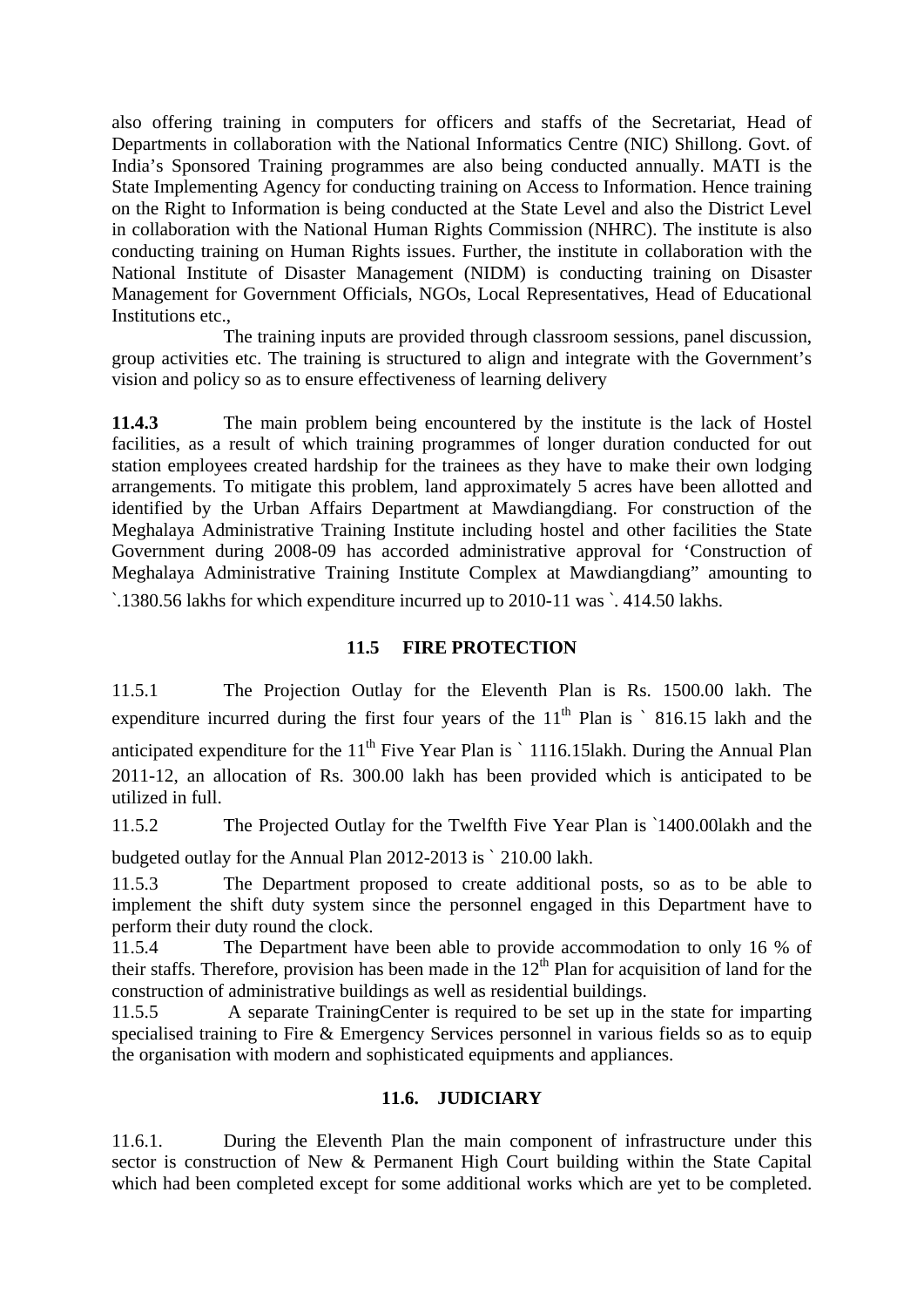and the physical progress of the construction work is 98 %. **The Approved Outlay for the Eleventh Plan (2007-2012) is `1200.00 lakhs and the anticipated expenditure is ` 954.83 lakhs The approved outlay for the Annual Plan 2011-2012 is ` 250.00 lakhs and the amount is anticipated to be fully utilized.**

# **11.6.2. An amount of ` 1900.00 lakhs is proposed for the Twelfth Plan and ` 280.00 lakhs for the Annual Plan 2012-2013.**

The Guwahati High Court Shillong Bench and the Supreme Court of India has directed the State Government to separate the Judiciary from the Executive and the first phase of separation of Judiciary from the Executive in East Khasi Hills District has been effected vide Notification issued on 28-09-2011. In compliance with the Supreme Court's directions, the State of Meghalaya with the approval of the High Court has fixed the strength of the Judicial Officers viz, District & Session Judge, Chief Judicial Magistrate, Civil Judge (Junior Division) and Magistrate First Class to be appointed in all districts. Accordingly, Subordinate Judiciary Buildings has to be constructed for functioning of the District Courts in all the districts during the Twelfth Plan and till the permanent buildings are available, temporary court buildings either in the existing court rooms of D.C.'s office or hiring basis will have to be made available.

# **11.7 POLICE ADMINISTRATIVE & FUNCTIONAL BUILDINGS**

11.7.1 The approved outlay for the Eleventh Five Year Plan is ` 1500.00 lakh. The total expenditure incurred during the first four years of the Eleventh Five Year Plan is ` 855.96 lakh and the anticipated expenditure for the Eleventh Five Year Plan is ` 2505.96 lakh. The proposed anticipated expenditure is for payment of both Final Bills, 90% shortfall advance payment to the Ongoing and New Schemes.

11.7.2 In the Eleventh Plan emphasis was given for the construction of Administrative buildings. The various construction works taken up during the  $11<sup>th</sup>$  Plan consist of extension, construction of new barracks, dog kennels Reserve Office Buildings, approach roah, chehcpost buildings etc.

11.7.3 The 13<sup>th</sup> Finance Commission has awarded an amount of Rs. 5000.00 lakh for the setting up the MeghalayaPoliceAcademy over a period of five years. During 2011-12, an amount of Rs. 1250.00 lakh has been provided for this purpose.

11.7.4 The proposed outlay for the Twelfth Five Year Plan is (2012-2017) is ` 8800.00 lakh. The budgeted outlay for the Annual Plan 2012-2013 is ` 1700.00 lakh.

11.7.5 For strengthening of the Department, steps have been taken to create three new police stations and six new outposts. The Central Government has also been requested to sanction more IR battalions to effectively tackle insurgency. Steps are being taken to fill up all vacancies in various Districts/ Units/ Organizations of the State Police.

11.7.6 Under the proposed Annual Plan 2012-2013 plan proposal, construction of office buildings at various Police Stations, Outposts, Check Posts, Battalion Offices for the newly created Battalions, Police Reserve Offices which are still functioning from rented houses are required.

**11.8 HOME GUARDS AND CIVIL DEFENCE**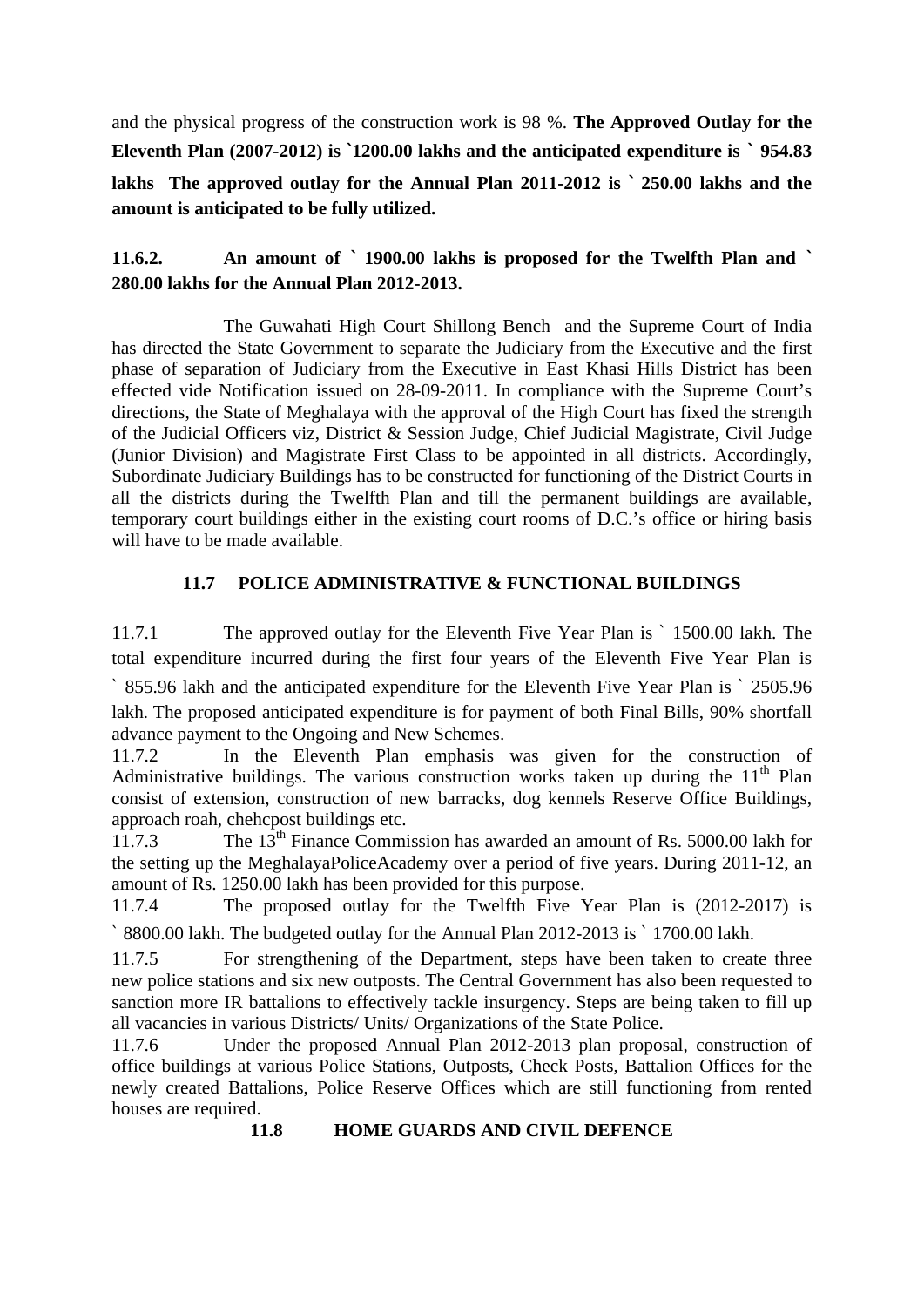11.8.1 The Civil Defence & Home Guards Department plays a crucial role on disaster management and Civil Defence measures as mandated by the Civil Defence Act 1968 in addition to performing guard duty, traffic control and patrolling duty and assisting the police in maintenance internal security. The Central Training Institute is the Nodal training Institute for conducting training on search and rescue, medical first aid and disaster management. The Border Wing Home Guards Battalion personnel are being deployed with the police for maintenance of Internal Security and guarding of vital installations.

11.8.2 The Eleventh Plan (2007-2012) approved outlay for Home Guards & Civil Defence is Rs  $2500.00$  lakh. During the first four years of the  $11<sup>th</sup>$  Plan, the expenditure incurred by the Home Guards and Civil Defence Department is ` 460.00 lakh, and the anticipated expenditure for the Eleventh Plan Period is 860.00 lakh. The approved outlay for the Annual Plan 2011-12 is Rs. 400.00 lakhs which is anticipated to be utilized in full. During the  $11<sup>th</sup>$  Plan period, the construction of the Central Training Institute and Border Wing Home Guards Battalion at Mawdiangdiang was initiated at a total cost of ` 900.00 lakh.

11.8.3 The Projected Outlay for the Twelfth Five Year Plan is ` 3100.00 lakh and the budgeted outlay for the Annual Plan 2012-2013 is ` 460.00 lakh.

11.8.4 Under the proposed Twelfth Five Year Plan, the Department proposed to complete the construction of the Central Training Institute and Border Wing Home Guards Battalion. It also proposed to construct quarters for officers and others as well as barracks. Further, provision has been made for the acquisition of land to construct Staff Quarters at Mawdiangdiang. At present, the matter has been taken up with the Department of Urban Affairs to allot 26 acres of land.

11.8.5 The Department also proposed to construct Staff Quarters, Civil Defence Office buildings, Parade Ground, Stores, etc., for the personnel posted in Tura and Jowai.

#### **11.9. TREASURIES**

11.9.1. During the Eleventh Plan period, a web-based TreasuryNET Application was developed for online treasury activities, treasuries are equipped with IT infrastructure, Pension Automated Application was developed, Pension database was created and Centralised Payment Pension System was implemented in the State, cyber treasury and epayment system has been introduced in Shillong, development of DivisionNET Application for online transaction in Works Departments was initiated, Integrated Financial Management Information System was initiated and a Treasury mini-Data centre is created for data storage, monitoring and data analysis for Management Information System. **The Eleventh Plan**  Outlay for 2007-2012 is `.250.00 lakhs and the anticipated expenditure for the 11<sup>th</sup> Plan **period is `.267.41 lakhs. The Approved outlay for 2011-12 was `.70.00 lakhs and the whole amount is anticipated to be utilised.** 

**11.9.2 An amount of `.618.00 lakhs is proposed for the Twelfth Five year Plan period and an amount of `.90.00 lakhs is proposed for the Annual Plan 2012-13.** During the Twelfth Plan, thrust shall be given to implementation of ECS and e-payment system